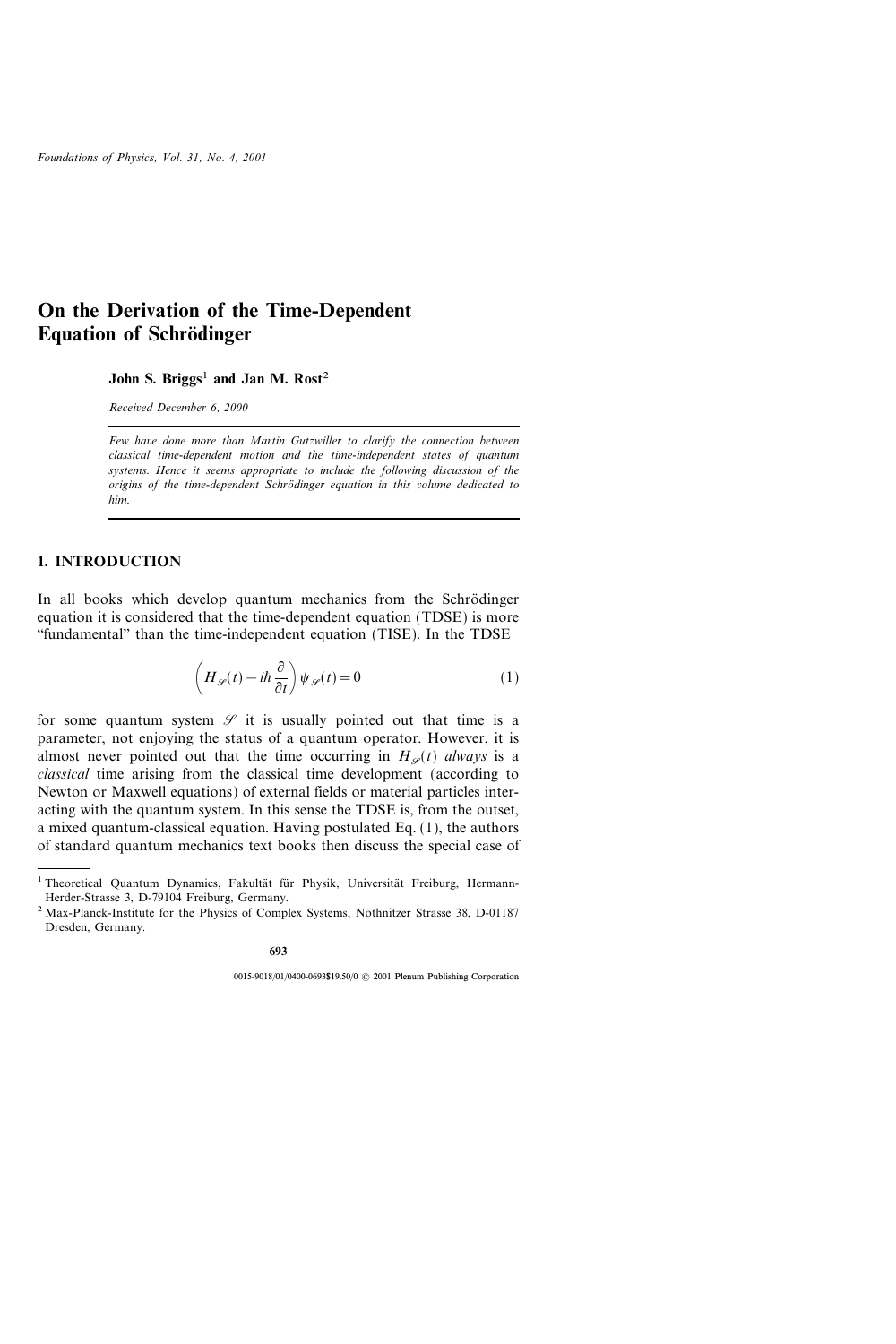a time-independent Hamiltonian, when the solution of Eq. (1) can be written in the form

$$
\psi_{\mathscr{S}}(t) = \phi_{\mathscr{S}} \exp\left(\frac{i}{\hbar} E_{\mathscr{S}} t\right)
$$
 (2)

to give the TISE

$$
(H_{\mathscr{S}} - E_{\mathscr{S}}) \phi_{\mathscr{S}} = 0 \tag{3}
$$

The form of Eq. (3) enforces the assignment to the quantum system of a wavefunction oscillating in time. For example, to quote Feynman and  $Hibbs<sup>(1)</sup>$  "for this special solution the wavefunction oscillates with a definite frequency ... which corresponds, in classical physics, to the energy.'' That is, the student of quantum mechanics is asked to accept that all matter, even though in *stationary* quantum states described by Eq. (3), have wavefunctions which oscillate in time. This disturbing property is only slightly ameliorated by pointing out that in any expectation value of a measurable quantity the phase factor cancels to give a time-independent value. Surely, this suggests that the phase factor and indeed the time dependence in Eq. (2) is redundant? However, there is a more serious objection to the solution Eq.  $(2)$  and its Feynman–Hibbs interpretation. An oscillation *frequency* is, by definition, positive definite. However, the quantity  $(E<sub>\varphi</sub>/\hbar)$ is not absolutely defined and can take on any value, negative or positive, arbitrarily large, according to where the zero of energy is fixed.

As we will illustrate below, there are other serious problems in the derivation and application of the TDSE to isolated quantum systems. In a previous paper $(2)$  we outlined an alternative point of view, well-known in atomic collision physics<sup> $(3, 4)$ </sup> from which to derive the TDSE, avoiding many ad hoc assumptions made in standard texts. In Ref. 2, hereafter referred to as paper I, the starting point is the TISE for a closed, energy conserving, quantum object comprised of two parts, called the system and the environment. In the limit that the environment can be treated classically, it provides a time variable with which to monitor the remaining quantum system whose development, as viewed from the environment, is governed by the TDSE for the system alone. This derivation shows explicitly that the origin of the classical time in  $H_{\varphi}(t)$  is due to coupling with the classical environment, and that the parametric derivative  $\partial/\partial t$ arises from the transition of environment variables from quantum to classical behaviour.

In this paper we return to this problem in order to clarify issues raised to us by several colleagues and to amplify certain aspects of the derivation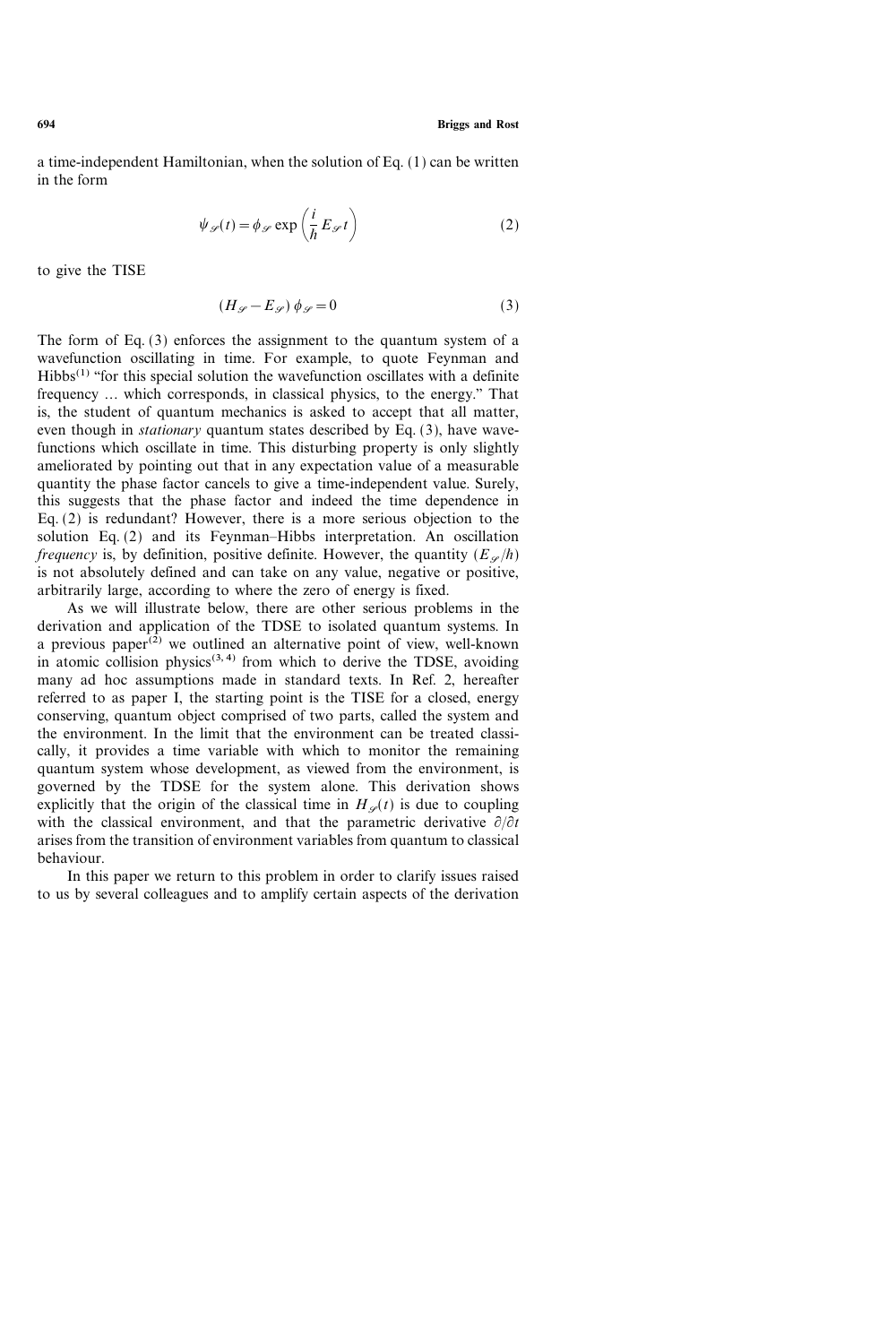given in paper I. In Sec. 2 we give an historical account of the origins of the TDSE Eq. (1), since in our opinion this throws much light on the way in which this equation has been introduced in generations of quantum mechanics text books. In Sec. 3 we discuss the attempts that have been made to remove the mixed classical-quantum nature of the TDSE by elevating time to a quantum variable, rather than a parameter. In turn these efforts have spawned a host of papers on the "derivation" of an energy-time uncertainty relation and this problem is discussed also in Sec. 3. In Sec. 4 we present the derivation of the TDSE with a more careful description of the transition of the environment to classical behaviour than was given in paper I. In Sec. 5 it is pointed out that a completely analogous procedure has been suggested for the introduction of time in a Schrödinger representation of quantum field theory including quantisation of both gravity and matter.

## 2. HISTORICAL DEVELOPMENT

It is not usually pointed out that, unlike the authors of most text books, Schrödinger derived first the TISE, not the TDSE. He used a variational argument.<sup> $(5)$ </sup> This appears to us still the most simple and direct way to introduce quantisation. Although not quite the way of Schrödinger one proceeds from the classical relation for a closed system at energy  $E$ 

$$
H(p,q) = E \tag{4}
$$

or constraint

$$
(H - E) = 0 \tag{5}
$$

to the quantum equivalent

$$
\langle \psi | \hat{H} | \psi \rangle = E \langle \psi | \psi \rangle \tag{6}
$$

or constraint

$$
\langle \psi | (\hat{H} - E) | \psi \rangle = 0 \tag{7}
$$

In the quantum constraint Eq. (7) all classical variables ( $p, q$ ) from Eq. (4) are replaced by quantum operators ( $\hat{p}$ ,  $\hat{q}$ ). Variation of the state vector  $\langle \psi |$ in Eq. (7) leads directly to the TISE

$$
(\hat{H} - E)|\psi\rangle = 0\tag{8}
$$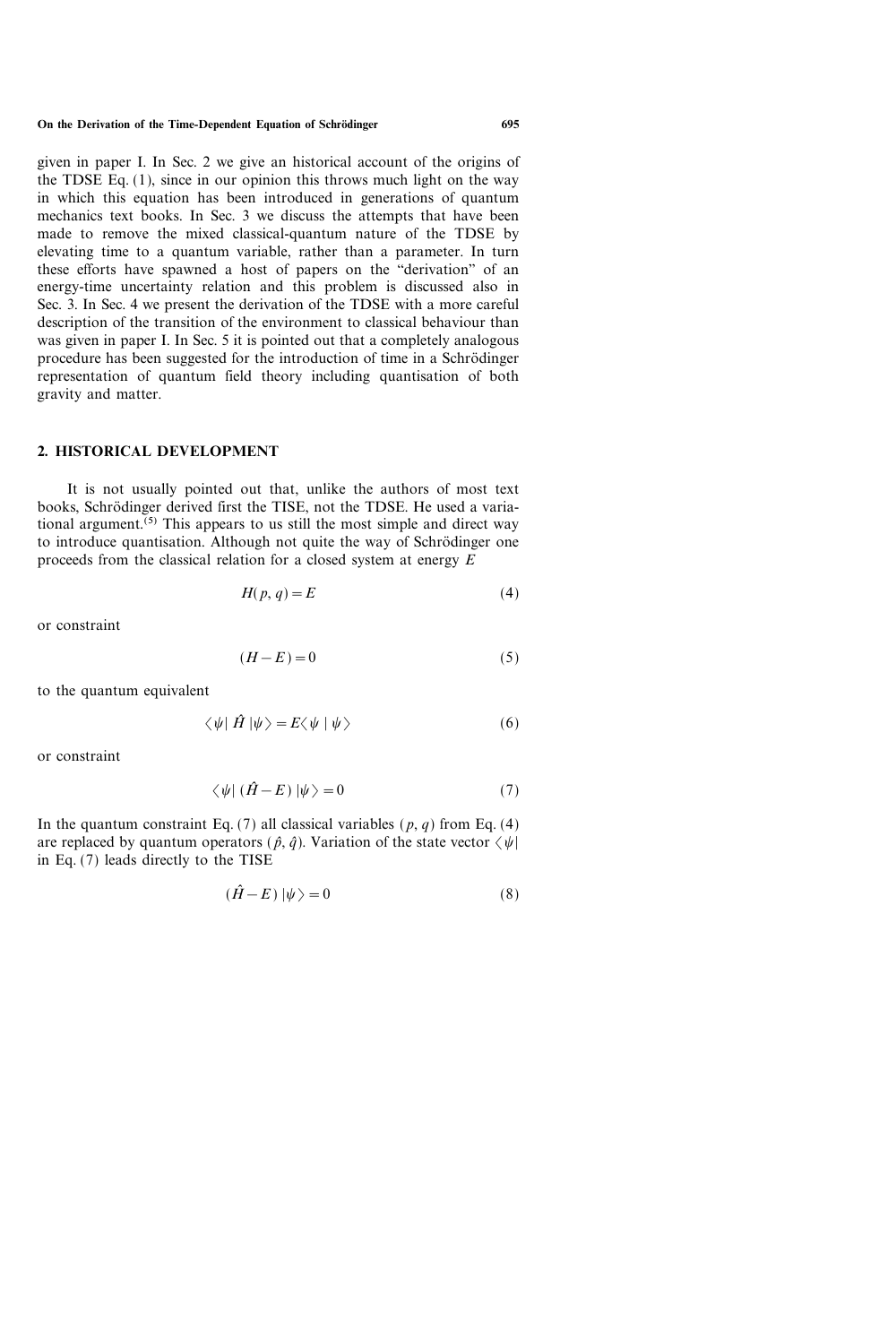This derivation requires only that we replace measured quantities by expectation values of the corresponding quantum operators.

Schrödinger had much more difficulty with the TDSE. Indeed it is very clear that he was looking for a second-order equation of form similar to the electromagnetic wave equation in which matter waves are described by time-dependent real wave amplitudes, exactly as the classical components of the electromagnetic field. In his second communication of  $1926<sub>1</sub>$ <sup>(6)</sup> in which he introduces the TDSE, very clearly Schrödinger was influenced by the well-known analogy between wave optics and the Hamilton-Jacobi theory of classical mechanics and sought to deepen the analogy in formulating a wave theory for matter in which Hamiltonian classical mechanics would be the "geometric optics" limit. Hence his first suggested TDSE has the form

$$
\Delta \psi - \frac{1}{u^2} \frac{\partial^2 \psi}{\partial t^2} = 0 \tag{9}
$$

identical to the classical wave equation with the phase velocity  $u$  given by

$$
u = E |\nabla W|^{-1} = E(2(E - V))^{-1/2}
$$
 (10)

where  $W$  is Hamilton's characteristic action function. With Eq. (10) the TDSE appears as

$$
\Delta \psi - \frac{2(E - V)}{E^2} \frac{\partial^2 \psi}{\partial t^2} = 0 \tag{11}
$$

and is clearly applicable to energy-conserving systems of total energy E. This equation, together with the TISE Eq. (8) in the form

$$
\Delta \psi + \frac{2(E - V)}{\hbar^2} \psi = 0 \tag{12}
$$

were introduced at the beginning of Schrödingers fourth 1926 communica- $\arctan^{(7)}$  as the fundamental equations of the new mechanics. We note in passing that Eq. (11) does not contain  $h!$  It is perhaps not uninteresting in the context of the present paper to remark that Schrödinger's motivation in deriving an alternative TDSE to Eq.  $(11)$  was to eliminate the energy E from the equation, so making the equation applicable to non-conservative systems. In such systems Schrödinger considered that the time dependence arises from time-dependent potentials, in analogy to friction in classical mechanics. As a postulate, he introduced a time dependence  $exp(-iEt/\hbar)$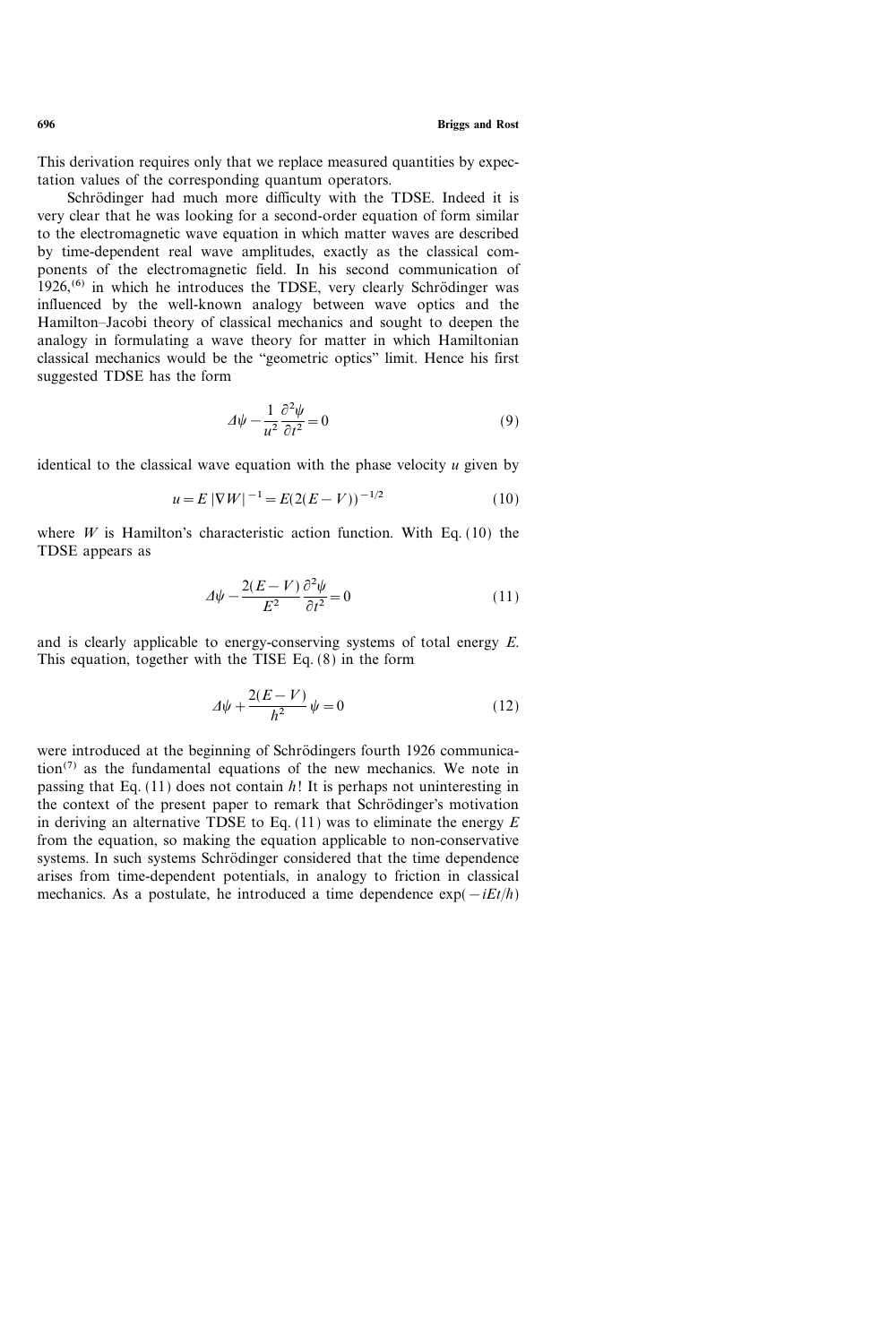On the Derivation of the Time-Dependent Equation of Schrödinger 697

into the wavefunction so that Eq.  $(11)$  leads to Eq.  $(12)$  after time differentiation, i.e.,

$$
\frac{\partial^2 \psi}{\partial t^2} = -\frac{E^2}{\hbar^2} \psi \tag{13}
$$

Since Eq.  $(12)$  is linear in E, elimination using Eq.  $(13)$  leads to a TDSE of fourth order. However, almost immediately Schrödinger saw that by admitting complex wavefunctions he could use

$$
\frac{\partial \psi}{\partial t} = -\frac{iE}{\hbar} \psi \tag{14}
$$

to arrive at what we now call the TDSE

$$
\Delta \psi - 2V\psi = -2i\hbar \frac{\partial \psi}{\partial t} \qquad \text{or} \qquad \left(-\frac{1}{2}\Delta + V\right)\psi = i\hbar \frac{\partial \psi}{\partial t} \tag{15}
$$

The complexity of the ensuing wavefunction was a problem for Schrödinger who in the last paragraph of Ref. 7 suggests that Eq.  $(15)$  is probably merely a surrogate for a fourth-order real wave equation applying to non-conservative systems. In Sec. 4 we will return to this problem of why the wavefunction is complex. The first application of Eq.  $(15)$  in Ref. 7 was to the interaction of an atom with a classical electric field to give a time-dependent potential  $V(t)$ , a problem also considered in the famous "Dreimännerarbeit" of Born, Heisenberg, and Jordan.<sup>(8)</sup> It is interesting that at this stage in the development of quantum mechanics it was not known how to quantise fields or even the free motion of particle beams. Hence, in both Refs. 7 and 8 they are considered as external sources perturbing the stationary atom. Nevertheless, and very important for the following, it was recognized that such a description is a classical treatment of the external source, valid when its energy is much greater than atomic energies. To quote the Dreimännerarbeit $(8)$ 

``In this sense one could, for example, treat the action of a strong alternating electromagnetic field on an atom entirely as the influence of an external force with neglect of the reaction, since the field energy can be regarded as infinitely large compared with that of the atom. The action of  $\alpha$ -particles upon the electrons of an atom could also be regarded as an 'external force' as in classical theory...."

To summarize, Schrödinger saw the TISE as the fundamental equation of wave mechanics, deriving it from a variational principle. The TDSE was introduced in an ad hoc way with the aim of describing quantum systems subject to a time-varying perturbation. It was clear to all the founding fathers of quantum theory that such an external perturbation arises from a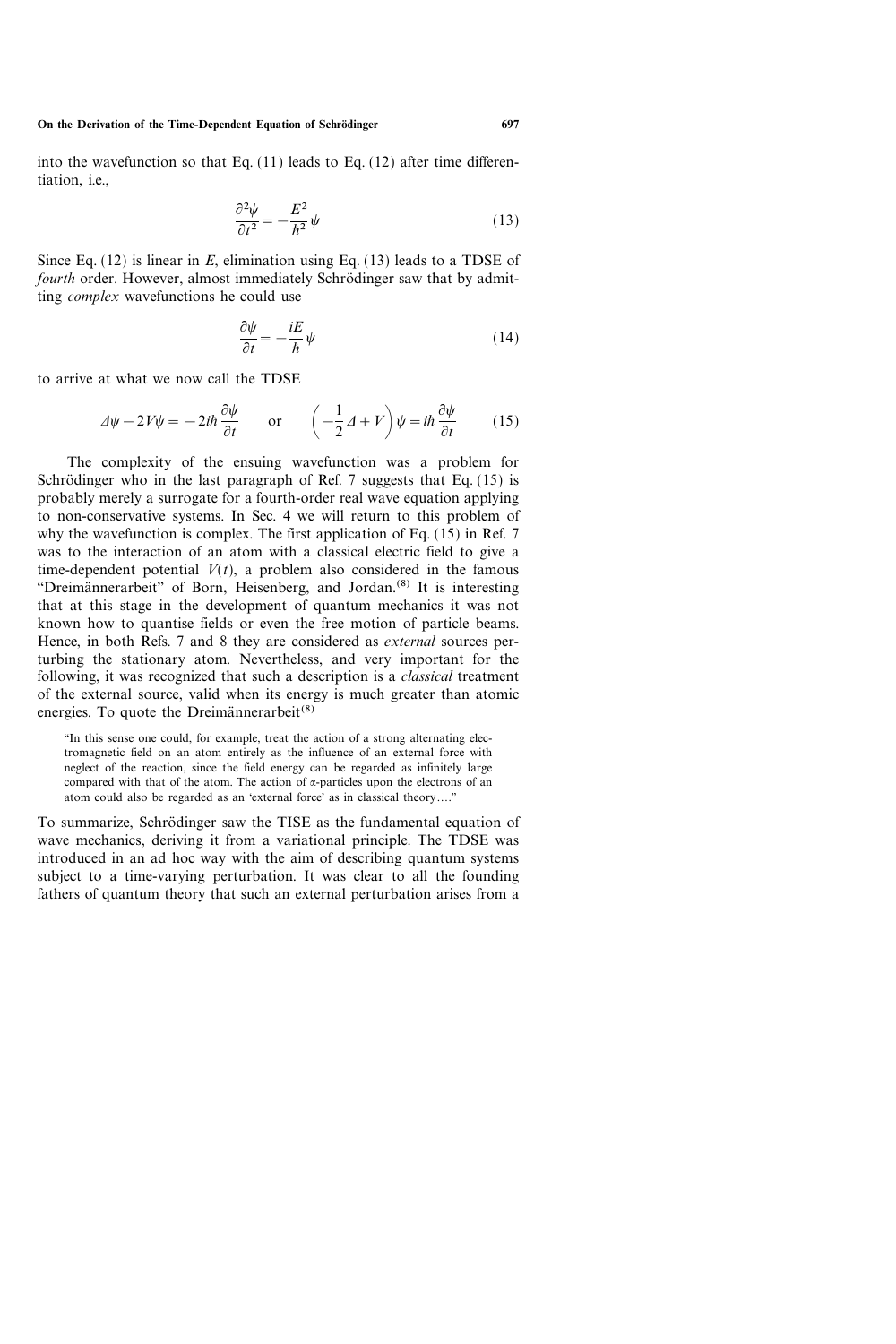698 Briggs and Rost

classical treatment of an external environment. Within a few years after 1926, techniques to quantise external electromagnetic fields and particle beams were developed. Following work of Born, in 1931  $Mott^{(3)}$  described the impact of  $\alpha$ -particles on atoms by treating both atom *and* beam quantum-mechanically with the TISE. Then he showed that for a high energy beam he could describe its motion classically resulting in a time-dependent Hamiltonian and TDSE for the atom alone. The generalisation of this derivation of the TDSE given in paper I removes the necessity to postulate a  $exp(-iEt/\hbar)$  dependence as done by Schrödinger and, we feel, belatedly completes the development of the TDSE from the TISE, which was begun in his monumental 1926 papers.

In modern quantum mechanics text books little reference is made to Schrödinger's order of development or to his difficulties with the TDSE. Rather the TDSE is simply presented as the fundamental equation of wave mechanics from which the TISE (and hence a wavefunction with the  $exp(-iEt/\hbar)$  factor) is derived as a special case for time-independent Hamiltonians. No mention is made of the fact that time is entering only from a classical interacting environment or that the TDSE does not correspond to energy conservation (the fundamental equation of wave mechanics violates the fundamental principle of physics).

The "derivations" of the TDSE given in text books fall into the three main categories given below (the specific books quoted are to be taken as exemplary only).

- (1) The TDSE is simply postulated (Cohen-Tannoudji et al.,<sup>(9)</sup>  $Eder<sup>(10)</sup>$ . Here one can raise the objections to the TDSE described above plus the fact that, unlike the postulated TISE Eq. (8), the immediate connection of the TISE with classical mechanics is not obvious.
- (2) The correspondence principle is invoked to re-write the classical equation Eq. (5) as

$$
\left(H(-i\hbar\nabla_q, \vec{q}) - i\hbar\frac{\partial}{\partial t}\right)\psi = 0
$$
\n(16)

i.e., the correspondence

$$
\vec{p} \to -i\hbar \,\nabla_q \tag{17a}
$$

$$
E \to i\hbar \frac{\partial}{\partial t} \tag{17b}
$$

is assigned (Messiah<sup> $(11)$ </sup>). Clearly this is somewhat problematic in that  $E$  is a fixed energy in Eq. (5) but the derived Eq. (16) applies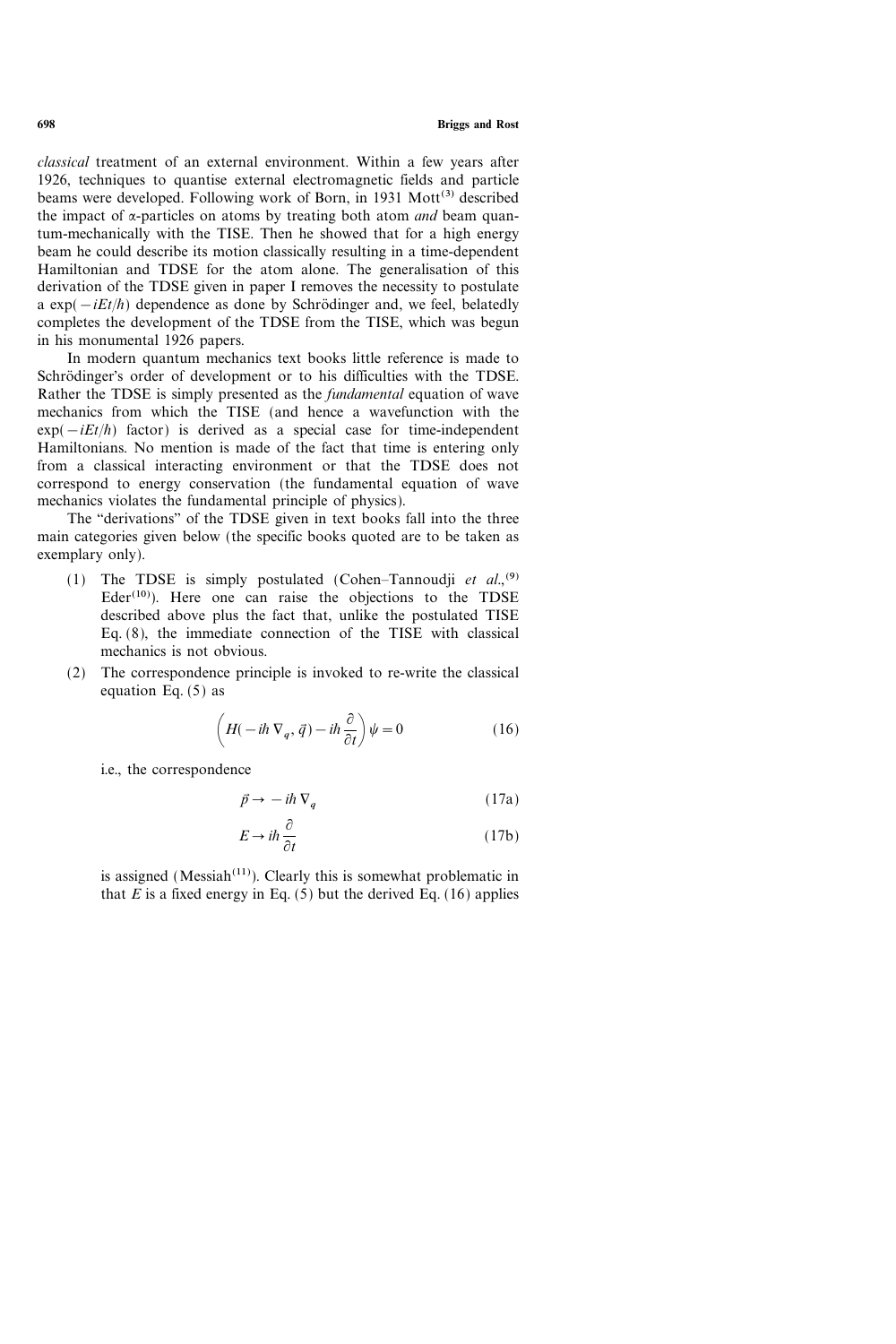#### On the Derivation of the Time-Dependent Equation of Schrödinger 699

to systems without fixed energy. Somewhat better perhaps is the assignment (Roman<sup> $(12)$ </sup>)

$$
H \to -i\hbar \frac{\partial}{\partial t} \tag{18}
$$

i.e., treating the r.h.s of Eq. (18) as an operator (Bransden and Joachain<sup> $(13)$ </sup>). However, then one has the problem that, unlike Eq. (17a) where p and q are both operators, H is a Hilbert-space operator but  $t$  is merely an external parameter.

(3) One makes plausible that a free matter wave has the form of the plane wave solution of a classical wave equation, i.e.,

$$
\psi \sim \exp[i\vec{k}\vec{r} - i\omega t] \tag{19}
$$

to remark that for  $E = \hbar \omega = \hbar^2 k^2 / 2m$ , this is a solution of the TDSE

$$
\left(-\frac{\hbar^2}{2m}A - i\hbar\frac{\partial}{\partial t}\right)\psi = 0\tag{20}
$$

for free motion (with constant energy  $E!$ ). Then it is postulated that the equation must also be valid in the general case where a time-dependent potential appears in the Hamiltonian. This approach is used by very many text books. Its origin lies of course in Eq. (19) being the solution of the classical wave equation for a plane wave without dispersion. Then the dispersion relation  $\omega = (h/2m) k^2$  leads directly to Eq. (20). Note that this argument is based entirely on the properties of an energy-conserving system with fixed energy E.

To summarize, all derivations of the TDSE presented in quantum mechanics books known to us proceed according to one of the three methods listed above, all of which rely on loose correspondence-principle or other plausibility arguments. There is no precise explanation of the origin of a time-dependent Hamiltonian or specification of the type of quantum system to which the TDSE applies.

# 3. THE TIME OPERATOR, QUANTUM TIME AND THE TIME-ENERGY UNCERTAINTY RELATION

The clear recognition by Born, Heisenberg, and Jordan,<sup>(8)</sup> also discussed in the introduction, that time enters the quantum Hamiltonian only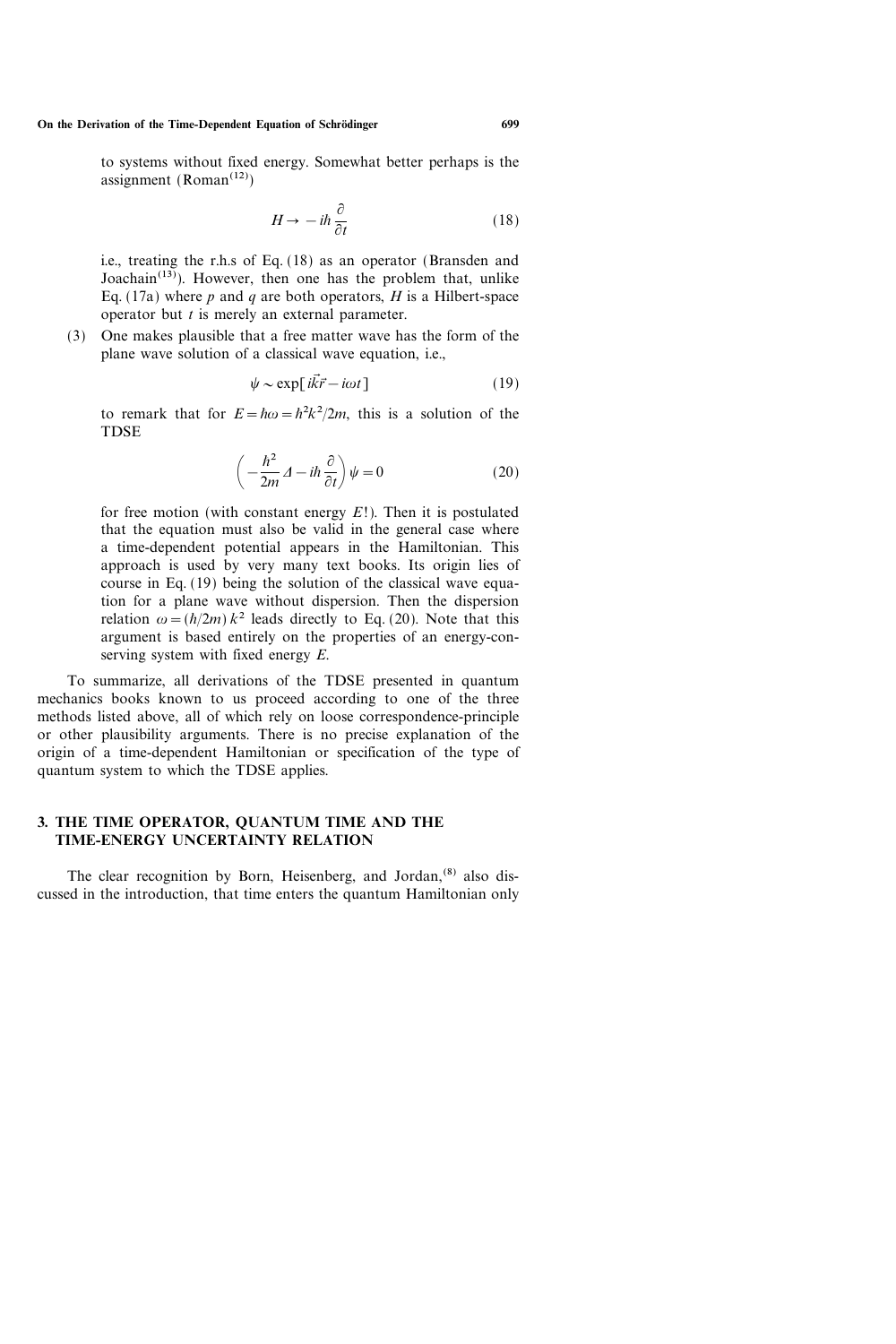when some external system is approximated by classical behaviour appears to have been rapidly forgotten. The TDSE assumed the mantle of the fundamental, wholly quantum dynamical equation. Nevertheless, over the last seventy-odd years many physicists have been uncomfortable with the way time is introduced into quantum mechanics and the fact that  $\vec{x}$  und  $\vec{p}$ are Hilbert-space operators but  $t$  is apparently not. One strategy has been to revise the theory so that  $t$  is also elevated to the status of an operator, i.e., to use Dirac's designation,<sup>(14)</sup> to change time from a *c*-number to a q-number.

The fundamental algebra of  $q$ -numbers distinguishing them from  $c$ -numbers is of course their non-commutivity as, for example,<sup>3</sup>

$$
[\hat{x}_i, \hat{p}_i] = i\hbar \tag{21}
$$

On the basis that H and t are canonically-conjugate variables, as are  $\vec{x}$ and  $\vec{p}$ , it was sought to introduce a time operator  $\hat{t}$ , such that

$$
[\hat{H}, \hat{t}] = i\hbar \tag{22}
$$

Pauli raised a fundamental objection to the existence of such a relation by pointing out that the eigenvalue spectrum of  $\hat{H}$  is bounded from below but that of  $\hat{t}$  apparently not.<sup>(15)</sup> Despite this, prominent authors made suggestions for the definition of  $\hat{t}$ . For example, in 1961 Aharonov and Bohm<sup>(16)</sup> used the classical relation between  $t$ ,  $x$  and  $p$  for a particle of mass  $m$ 

$$
t = \frac{mx}{p} \tag{23}
$$

to suggest

$$
\hat{t} = \frac{m}{2} (\hat{p}^{-1}\hat{x} + \hat{x}\hat{p}^{-1})
$$
 (24)

the non-commutivity forcing the symmetrisation of the expression. As recently as 1996, Grot et  $al$ .<sup>(17)</sup> suggested the more compact form

$$
\hat{t} = \frac{m}{2} \left( \hat{p}^{-1/2} \hat{x} \hat{p}^{-1/2} \right) \tag{25}
$$

The main drawback of such operators is that they are singular in  $p$ -space, surely a shameful attribute for such a blatantly non-singular quantity as

 $3$  In this section a caret will distinguish operators from  $c$ -numbers.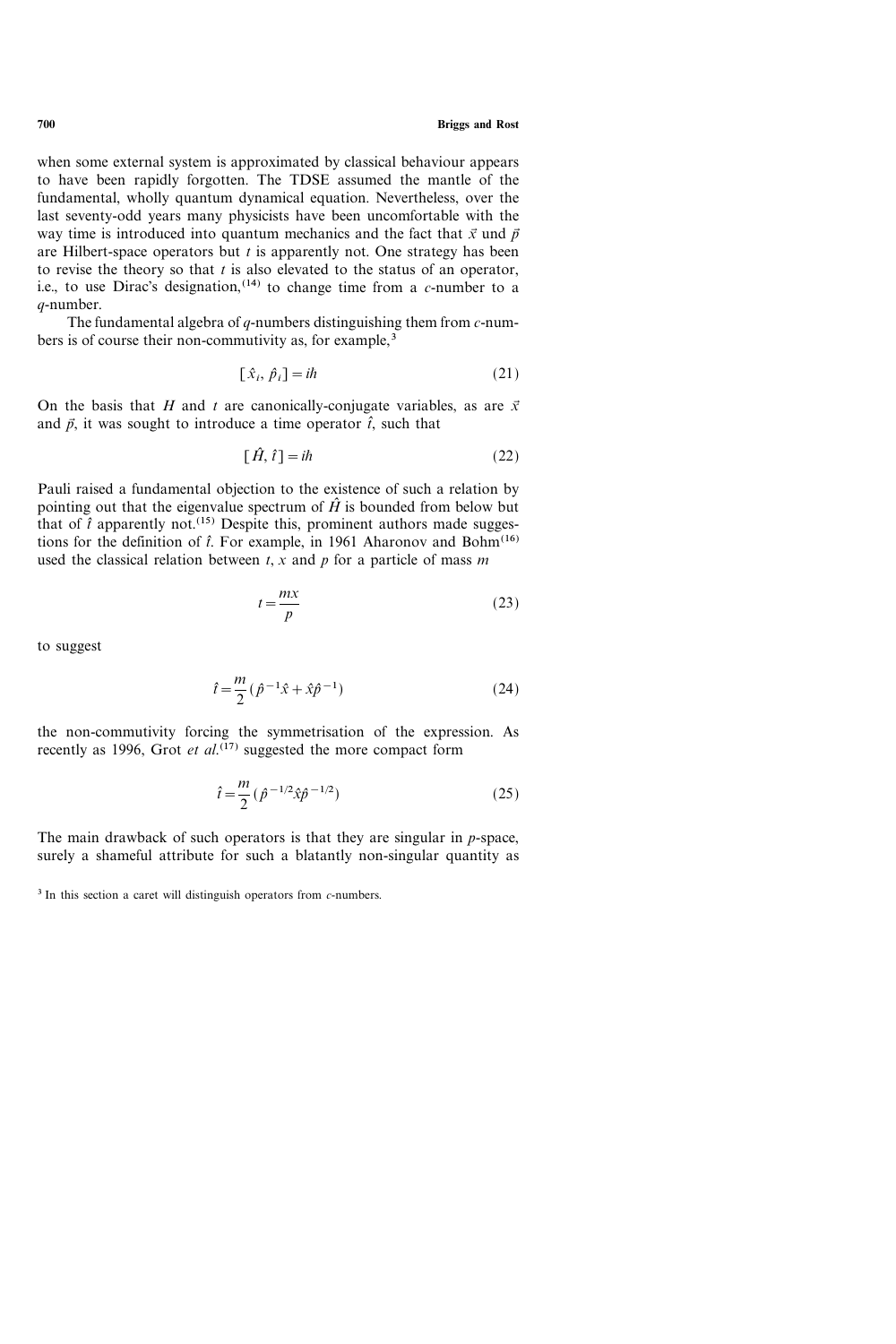time? Later, we will use the classical relation Eq. (23) to introduce time into quantum mechanics as a classical quantity without the need to invoke  $q$ -numbers such as Eqs. (24) or (25).

The most famous corollary of Eq.  $(21)$  is the proof of the uncertainty relation

$$
\Delta x_i \, \Delta p_i \ge \hbar/2 \tag{26}
$$

first derived by Heisenberg<sup>(18)</sup> on the basis of matrix mechanics. Heisenberg himself postulated the existence of a similar relationship for energy and time

$$
\Delta E \,\Delta t \sim \hbar \tag{27}
$$

based on their classical conjugate relationship. The origin of Eq. (26) is the general statement linking the uncertainty in the expectation values of any two non-commuting observables  $A$  and  $B$ , i.e.,

$$
\Delta A \, \Delta B \ge \frac{1}{2} \left| \left\langle \left[ \hat{A}, \hat{B} \right] \right\rangle \right| \tag{28}
$$

The absence of a time operator has left generations of students, and the authors of texts on quantum theory, bemused as to the origin of Eq. (27). As in the derivation of the TDSE, most authors resort to the plausibility argument based on E and t as classically conjugate variables (e.g., Roman<sup>(12)</sup>). However, others do attempt to link the relation Eq. (27) to the act of measurement using arguments first put forward by Mandelstam and Tamm<sup>(19)</sup> described below. Although we believe this to be the correct point of view, it still requires the TDSE for its proof, as do all the methods listed below. In paper I we gave a derivation based on the TISE, using only the fundamental operator relation Eq. (28).

Over the years there have been many attempts to "clean-up" the derivation of the time-energy relation from the TDSE. Some of the derivations are listed here simply to demonstrate, by the variety of these derivations, the fundamental difficulty of defining the role of time in quantum mechanics (see Refs. 20, 21 and references therein).

## 1. Energy Wavepackets

In this approach one forms wavepackets bounded in time from an integral over eigenstates of different energy, with an arbitrarily chosen weight function. The relation Eq. (27) then arises from the mathematical property of Fourier transforms of bounded functions in frequency and time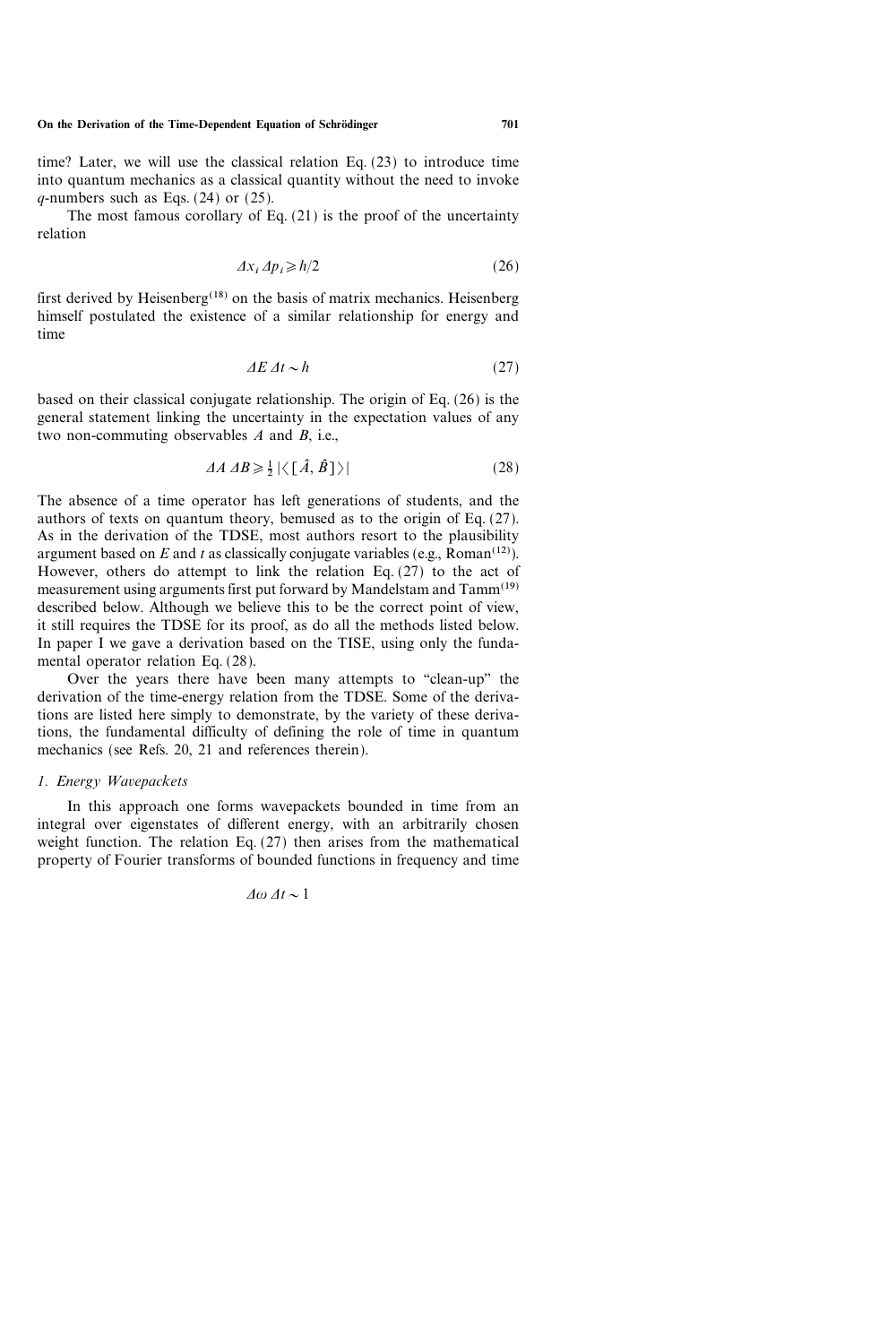and hence, in quantum mechanics

$$
\Delta E \, \Delta t \sim \hbar
$$

#### 2. Time-Dependent Perturbation Theory

In 1931, Peierls and Landau<sup>(22)</sup> considered a quantum system subjected to a constant perturbation and derived the probability of performing an inelastic transition of energy change  $\Delta E$  as

$$
P(t) \sim \frac{\sin^2(\Delta E t/\hbar)}{(\Delta E)^2}
$$
 (29)

The width of this function as  $\Delta E$  is varied gives the uncertainty relation Eq. (27). This derivation is clearly based on an open system and the use of first-order perturbation theory limits the applicability.

#### 3. From the Position-Momentum Uncertainty Relation

Many books start from Eq. (26) for a closed system, use the relation for a free particle of mass  $m$ 

$$
\Delta E = \frac{\partial E}{\partial p} \, Ap = v \, Ap \tag{30}
$$

and define  $\Delta t = \Delta x/v$  to obtain

$$
\Delta x \, \Delta p = \Delta E \, \Delta t \ge \hbar/2 \tag{31}
$$

Not only does this method rely upon free motion, it is also required to introduce the concept of velocity, a classical quantity alien to a quantum system.

#### 4. From the "True" Uncertainty Relation

In 1945, Mandelstam and Tamm<sup>(19)</sup> introduced a derivation based on the operator relation Eq. (28). With  $\hat{B} = \hat{H}$  one has

$$
\Delta A \, \Delta E \ge \frac{1}{2} \left| \left\langle \left[ \hat{A}, \hat{H} \right] \right\rangle \right| \tag{32}
$$

Using the TDSE, one then proves that

$$
\frac{d\langle\hat{A}\rangle}{dt} = \frac{i}{\hbar} \langle [\hat{A}, \hat{H}] \rangle \tag{33}
$$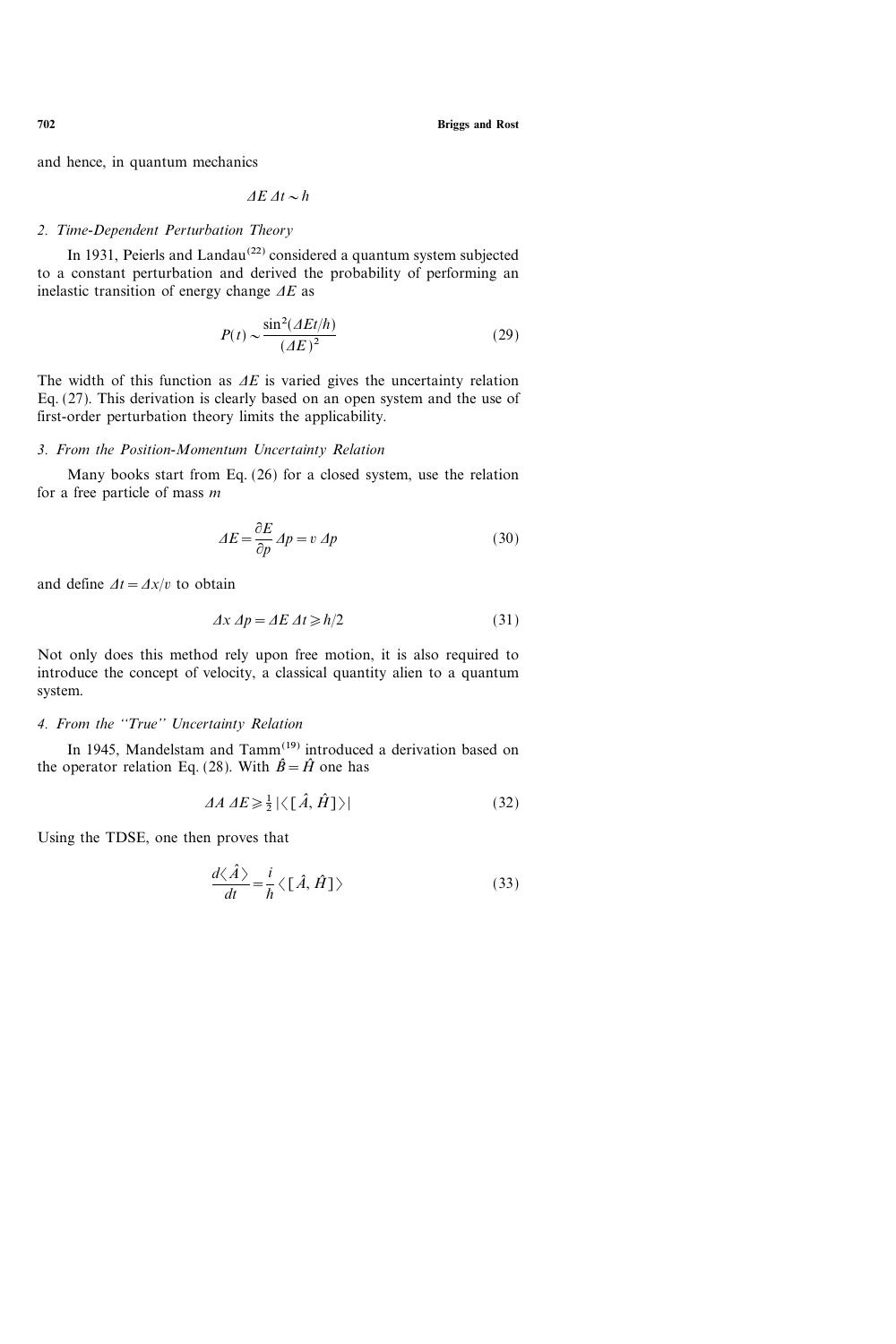to define a time interval

$$
\varDelta t = \varDelta A \left| \frac{d\langle \hat{A} \rangle}{dt} \right|^{-1} \tag{34}
$$

Then, from Eq. (32), one has

 $\Delta t \, \Delta E \geq h/2$ 

Although based on Eq. (28), this result is also a little unsatisfactory since the definition of  $\Delta t$ , and hence the uncertainty  $\Delta E$  in the energy of the quantum system, appears to depend upon some arbitrary other observable A.

#### 5. From the Moments of Time

Wigner in  $1972^{(23)}$  suggested that one define moments of the time distribution defined as

$$
\langle t^n \rangle = \frac{\int_{-\infty}^{\infty} |\psi(x, t)|^2 t^n dt}{\int_{-\infty}^{\infty} |\psi(x, t)|^2 dt}
$$
(35)

and than constructed the time uncertainty

$$
\Delta t = (\langle t^2 \rangle - \langle t \rangle^2)^{1/2} \tag{36}
$$

to derive the energy-time uncertainty relation from the TDSE. This method has the difficulty that the moments are in principle position-dependent and they do not necessarily correspond to convergent integrals.

#### 6. From the Density Matrix

Eberly and Singh,<sup>(24)</sup> in 1973 proceeded from the TDSE to arrive at a Liouville equation for the density operator  $\hat{\rho}$ , i.e.,

$$
\frac{d\hat{\rho}}{dt} = \frac{i}{\hbar} \left[ \hat{\rho}, \hat{H} \right]
$$
 (37)

They then showed that the stationarity of the ensemble is proportional to  $\Delta(d\rho/dt)$  and used this to define a time uncertainty

$$
\varDelta t \sim \left[ \varDelta \left( \frac{d\rho}{dt} \right) \right]^{-1} \tag{38}
$$

They then derived the time-energy uncertainty by use of Eq. (37).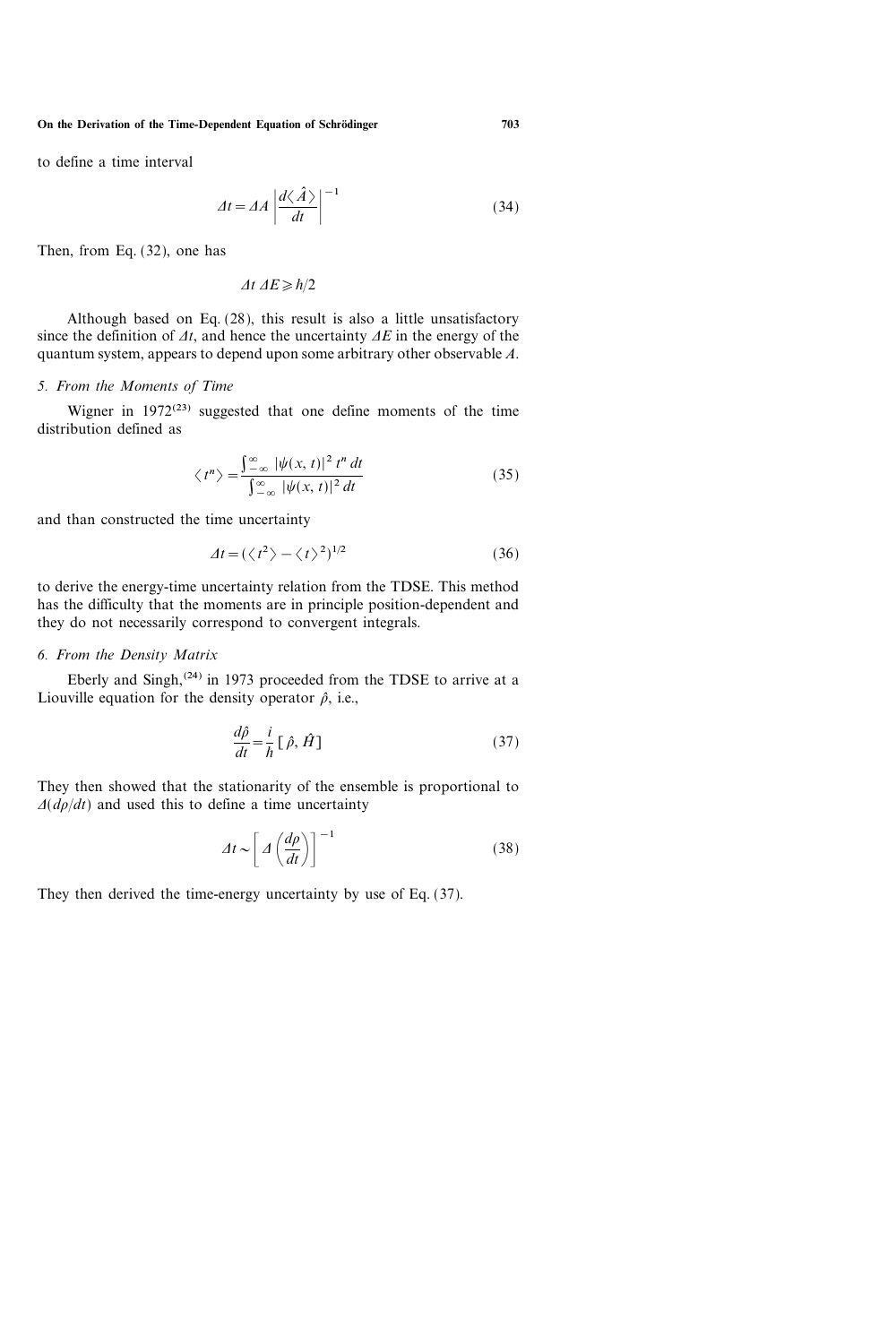704 Briggs and Rost

There have been many other derivations published, using variants of the above methods.<sup> $(21, 25)$ </sup> The plethora of proofs points to the uncertain position occupied by the time-energy uncertainty relation in standard quantum mechanics. We suggest that the problem is the failure to recognise that the TDSE, on which the above proofs are based, is a mixed quantumclassical equation and that  $\Delta E$ , like  $\Delta p$  and  $\Delta x$  is a property of the system but  $\Delta t$  is fixed by the external environment and is not a property of the system itself. From this point of view we feel that treatments interpreting  $\Delta t$  as the time taken for a measurement (the intrusion of a classical measuring apparatus into the quantum system) are the valid ones. Similar remarks can be made concerning the numerous attempts to define quantum times, e.g., dwell times, lifetimes, tunnelling times, arrival times. Whilst doubtless a useful practical concept for the description of the results of measurements made with macroscopic devices, time, as velocity, is basically a concept alien to quantum mechanics. As shown in paper I, time enters only when the measuring device becomes so large that it can be treated to good enough approximation as an object obeying classical mechanics.

## 4. THE DERIVATION OF THE TDSE FROM THE TISE

In paper I it was shown how the TDSE for a quantum system arises from the TISE for the larger object of system plus environment in the limit that the environment becomes large enough to be treated classically. In this section we present a more detailed derivation of the TDSE with the aim of showing how the initially entangled state of system and environment becomes gradually disentangled in the limit that the back-coupling of the system on the environment can be neglected. This occurs at various levels of semi-classical approximation. One aspect of the back-coupling that will be emphasized is the occurrence of generalized "vector potentials," one element of which are the geometric phases in the environment wavefunction  $\gamma_n(R)$ .

The TISE for the quantum object comprising a system S and its environment  $\mathscr E$  is written

$$
H\Psi = E\Psi, \qquad \text{i.e.,} \quad (H_{\mathscr{E}} + H_{\mathscr{S}} + H_{I}) \Psi = E\Psi \tag{39}
$$

where  $H<sub>I</sub>$  represents the interaction between  $\mathscr S$  and  $\mathscr E$ . The total wavefunction can be expanded

$$
\Psi(x, R) = \sum_{m} \chi_{m}(R) \psi_{m}(x, R) \tag{40}
$$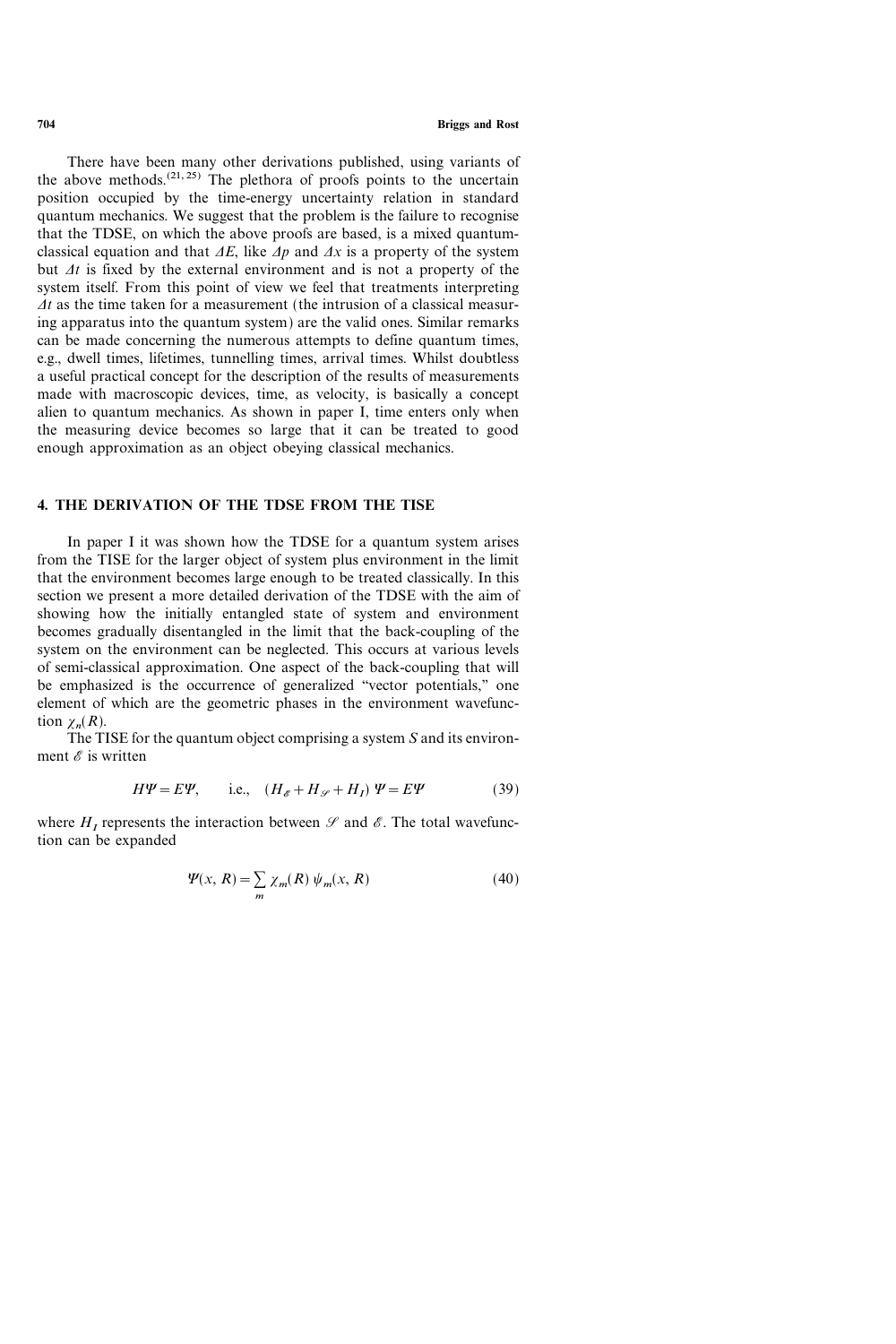where  $\{x\}$  and  $\{R\}$  are system and environment variables respectively. The environment Hamiltonian is  $H_{\mathscr{E}}=K+V_{\mathscr{E}}$  with

$$
K = -\frac{\hbar^2}{2M} \sum_i \frac{\partial^2}{\partial R_i^2} = -\frac{\hbar^2}{2M} \nabla_R^2 \tag{41}
$$

a form that is appropriate to environments consisting of charged particles or quantized fields (photons or phonons).

Substitution of the expansion Eq. (40) into Eq. (39) and projection onto a state  $\psi_n(x, R)$  leads to the coupled TISE for the environment wavefunctions  $\chi_m$ , i.e.,

$$
\sum_{m} \langle \psi_{n} | - \frac{\hbar^{2}}{2M} \nabla_{R}^{2} | \psi_{m} \rangle \chi_{m}(R) + V_{\mathscr{E}} \chi_{n}(R)
$$
  
+ 
$$
\sum_{m} \langle \psi_{n} | H_{\mathscr{S}} + H_{I} | \psi_{m} \rangle \chi_{m}(R) = E \chi_{n}(R)
$$
(42)

where integration is over system variables  $\{x\}$  only. The "potentials"

$$
\mathcal{E}_{mn}(R) = \langle \psi_m | H_{\mathcal{S}} + H_I | \psi_n \rangle \tag{43}
$$

depending upon the state of the quantum system provide energy surfaces which decide the state of the environment. The rest of the coupling occurs in the kinetic energy terms and can be conveniently written as

$$
\langle \psi_m | - \frac{\hbar^2}{2M} \nabla_R^2 | \psi_n \rangle \chi_n
$$
  
= 
$$
- \frac{\hbar^2}{2M} \sum_k (\delta_{mk} \nabla_R + \langle \psi_m | \nabla_R | \psi_k \rangle) (\delta_{kn} \nabla_R + \langle \psi_k | \nabla_R^2 | \psi_n \rangle) \chi_n
$$
(44)

Defining

$$
A_{mn}(R) = i\hbar \langle \psi_m | \nabla_R | \psi_n \rangle, \tag{45}
$$

Eq. (42) can be written formally as

$$
\sum_{m} \left[ \frac{1}{2M} \left( \underline{P}^2 \right)_{nm} + \mathcal{E}_{nm}(R) \right] \chi_m + V_{\mathcal{E}} \chi_n(R) = E \chi_n(R) \tag{46}
$$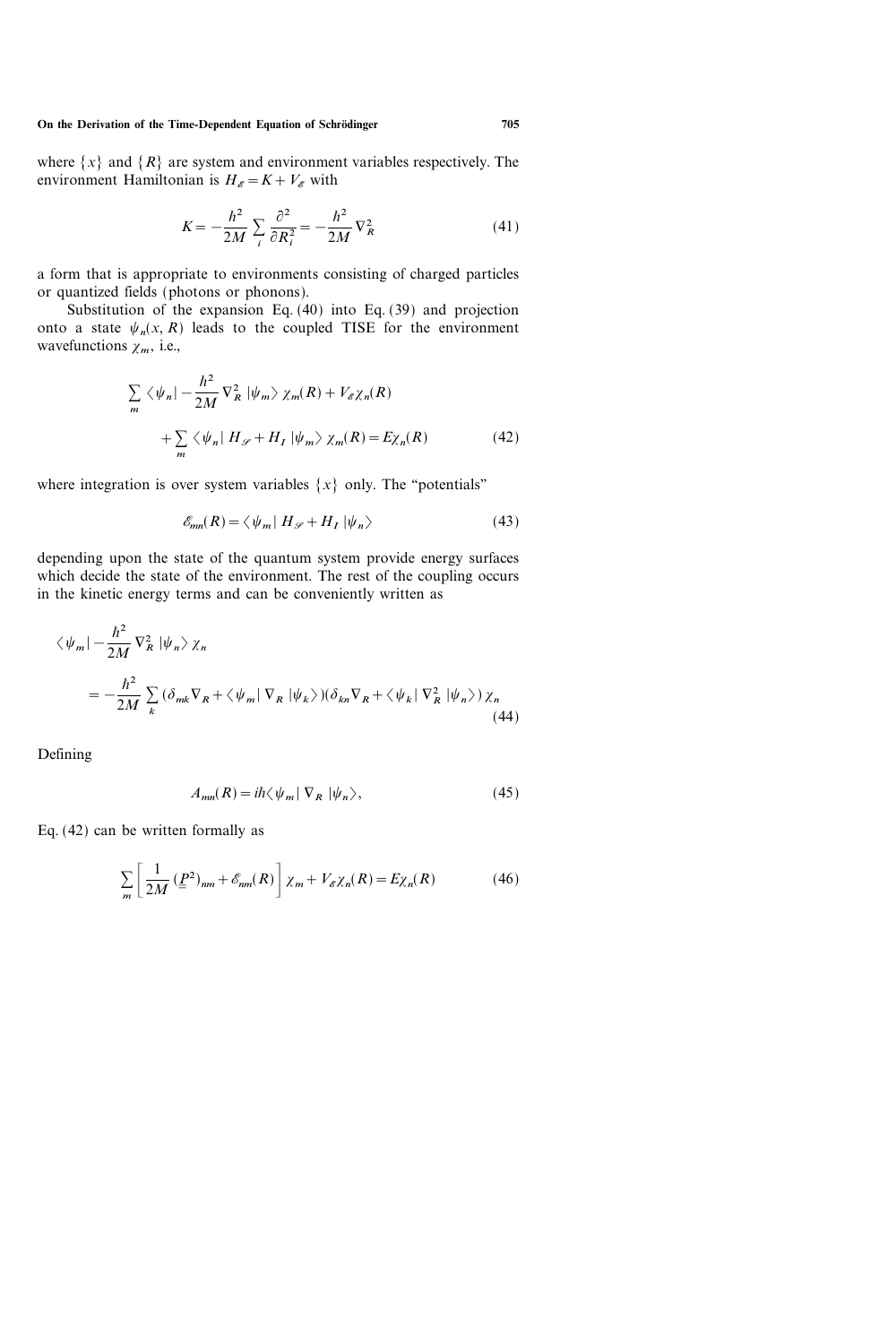where,

$$
\underline{P} = -i\hbar \left( 1\nabla_R - \frac{i}{\hbar} \underline{A} \right) = (1P_R - \underline{A}) \qquad \text{or} \qquad P_{ij} = (\delta_{ij} P_R - A_{ij}) \tag{47}
$$

This is exact, the notation being chosen to emphasize that the kinematic coupling  $\Delta$  appears as a vector potential. One notes that back-coupling ֦֧<u>֚֓</u>֖֚֚֓ from the system to the environment occurs not only through the vector potential but explicitly through the potentials  $\mathscr{E}_{mn}(R)$ .

The companion set of equations to Eq. (46) for the system wavefunctions is

$$
\sum_{m} \chi_{m}(R) \left[ H_{\mathscr{S}} + H_{I}(x, R) - \left( E - V_{\mathscr{E}}(R) + \frac{1}{\chi_{m}} \frac{\hbar^{2}}{2M} \nabla_{R}^{2} \chi_{m} \right) - \frac{\hbar^{2}}{2M} \nabla_{R}^{2} - \frac{1}{\chi_{m}} \frac{\hbar^{2}}{M} \nabla_{R} \chi_{m} \cdot \nabla_{R} \right] \psi_{m}(x, R) = 0
$$
\n(48)

which gives an effective equation for each state of the quantum system.

The key approximation in disentangling Eqs. (46) and (48) is to consider that the environment becomes so large that changes in the system, i.e., the variation of the matrix elements  $\mathcal{E}_{mn}(R)$  and  $A_{mn}(R)$ , has no appreciable effect on its dynamics. The first stage in this approximation scheme, equivalent to a first-order perturbation theory, is to neglect in Eq. (46) all offdiagonal matrix elements, to give

$$
\left[\frac{1}{2M}(P_R - A_{nn}(R))^2 + V_{\mathscr{E}}(R) + E_n(R)\right]\chi_n(R) = E\chi_n(R),\tag{49}
$$

where  $E_n(R) = \mathcal{E}_{nn}(R)$ . In this approximation, there is simply a different effective potential energy surface deciding the state of the environment coupled to each state of the quantum system. The vector potential  $A_{nn}$ , giving rise to a geometric phase, is zero for real wavefunctions  $\psi_n(x, R)$  or, since now diagonal, can be incorporated in the definition of an effective environment momentum operator.

The next level of approximation is to use a semi-classical approximation for each  $\chi_n(R)$ , i.e., one writes

$$
\chi_n(R) = a_n(R) \exp(iW_n(R)/\hbar) \tag{50}
$$

with

$$
\nabla_R W_n = \vec{P}_n \tag{51}
$$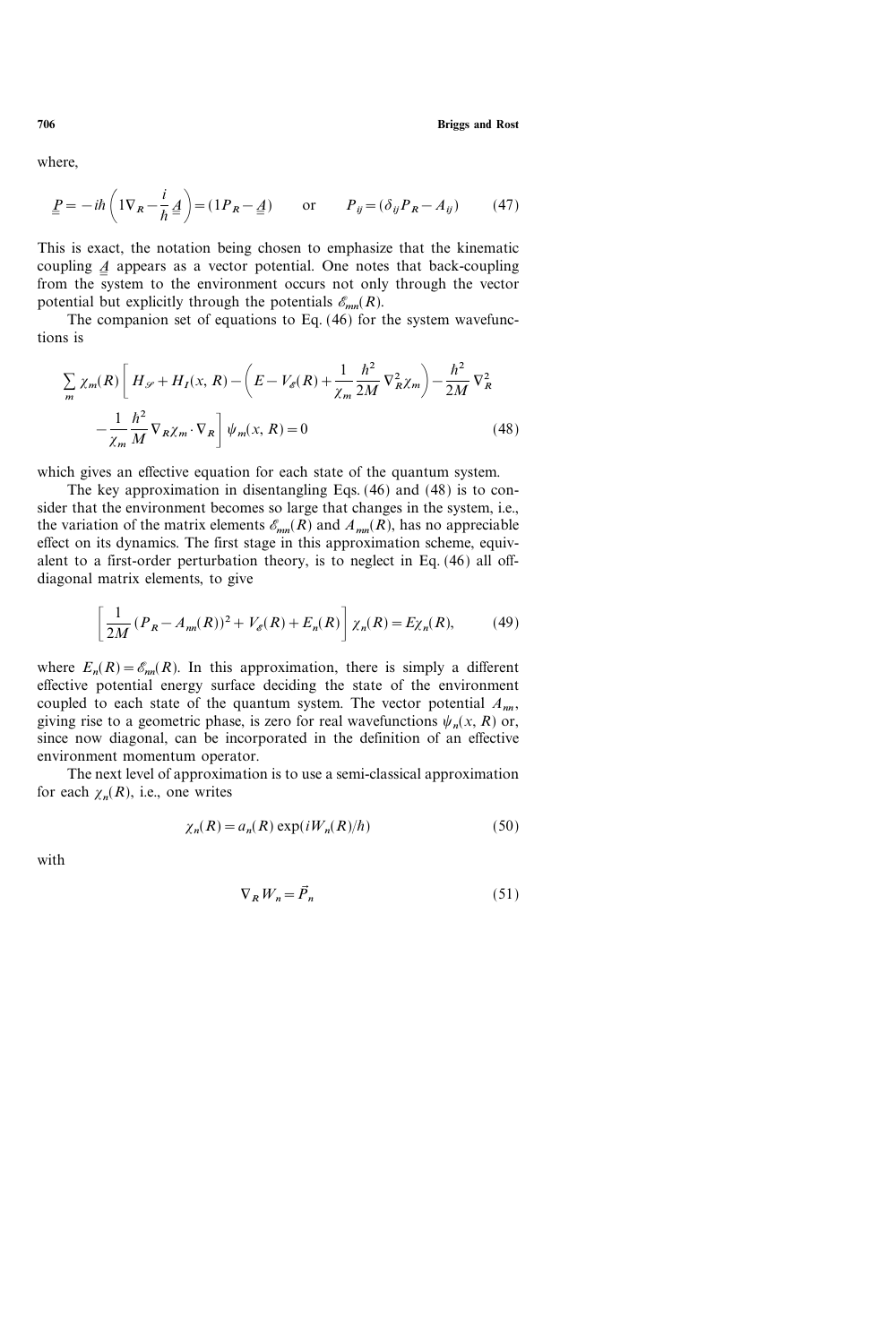where the classical momentum  $\vec{P}_n$  and position  $\vec{R}_n$  are decided by Hamilton's equations

$$
\frac{d}{dt}\vec{P}_n = -\nabla_R H = -\nabla_R (V_\mathscr{E} + E_n)
$$
\n(52a)

$$
\frac{d}{dt}\vec{R}_n = \nabla_{P_n}H\tag{52b}
$$

For the standard kinetic energy  $\vec{P}^2/2M$  we use, one obtains from Eq. (52b) that  $\vec{P}_n = M d\vec{R}_n/dt$ . It is at this level of approximation that time first enters quantum mechanics, since to leading order in  $h$  we can write, with Eq. (50)

$$
\frac{h}{iM} \nabla_R \chi_n = \frac{\chi_n}{a_n} \frac{h}{iM} \nabla_R a_n + \chi_n \frac{1}{M} \nabla_R W_n \approx \chi_n \frac{d\vec{R}}{dt_n}
$$
(53)

For the system  $\mathcal{S}$  the equations coupled to Eq. (49) read now

$$
\sum_{m} \chi_{m} \left[ H_{\mathscr{S}} + H_{I}(x, R) - E_{m}(R) - \frac{\hbar^{2}}{2M} \nabla_{R}^{2} - \frac{d\vec{R}_{m}}{dt} \cdot \nabla_{R} \right] \psi_{m}(x, R) = 0 \quad (54)
$$

In paper I it was shown that the term  $(h^2/2M)$   $\nabla_R^2$  in Eq. (54) involving higher-order gradient couplings can be neglected in comparison with

$$
i\hbar \frac{d\vec{R}_n}{dt} \nabla_R = i\hbar \frac{d}{d\tau_n}
$$
\n(55)

Hence Eq. (54) becomes

$$
\sum_{m} \chi_{m} \left[ H_{\mathscr{S}} + H_{I}(x, \tau_{m}) - E_{m}(\tau_{m}) - i\hbar \frac{\partial}{\partial \tau_{m}} \right] \psi_{m}(x, \tau_{m}) = 0 \tag{56}
$$

where now the quantum  $R$  dependence has been replaced by a classical time dependence.

In the approximation represented by Eqs.  $(51)$  and  $(56)$ , the environment moves classically but its motion and hence the interaction time with the quantum system is still governed by the state of the quantum system. This is the last vestige of a quantum influence on the environment. It is removed in the limit that the environment becomes fully disentangled from the quantum system and therefore can function as an external clock reading a unique time. This is achieved in the approximation that Eq. (50) becomes

$$
\chi_n(R) = a_n \exp(iW(R)/\hbar) \tag{57}
$$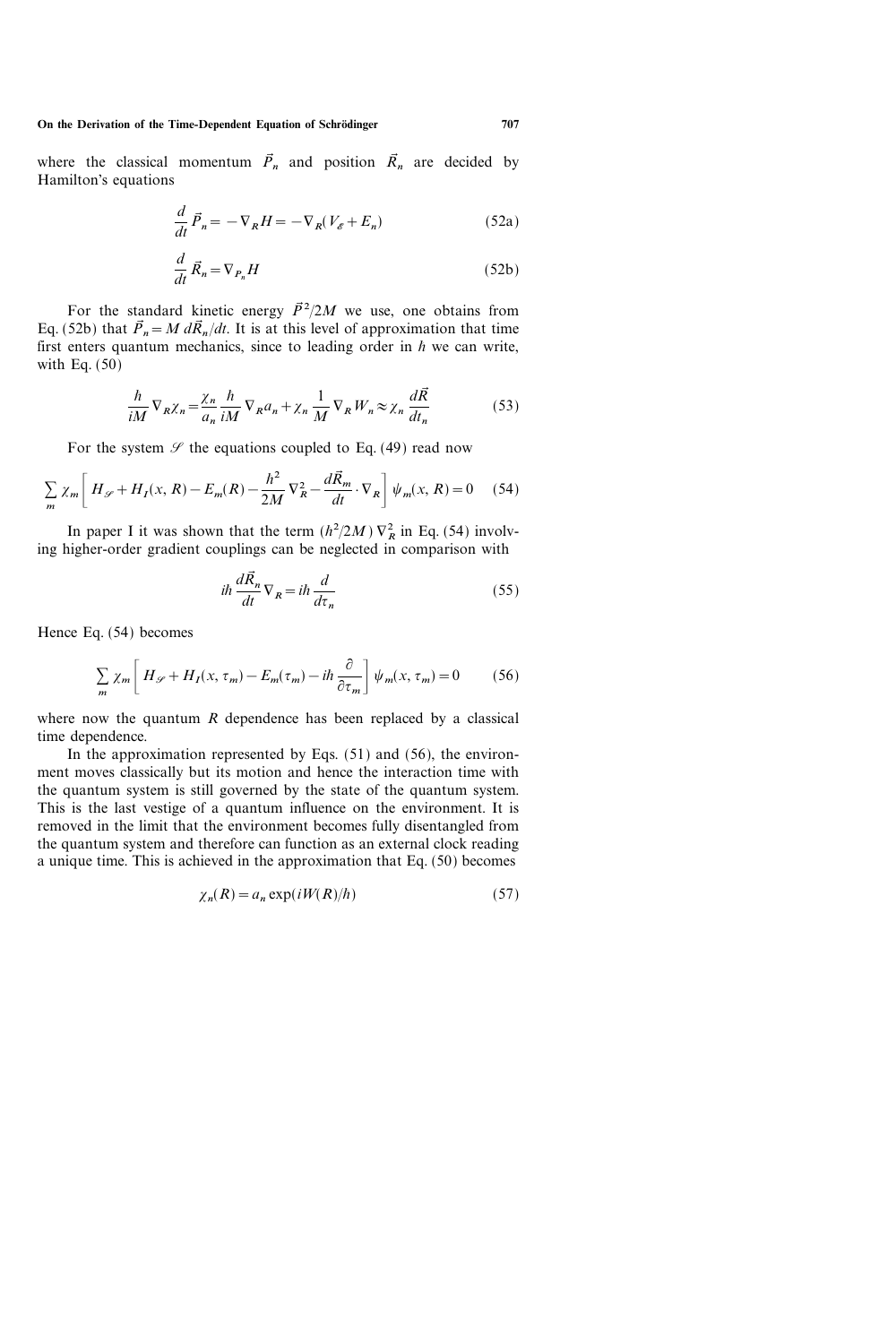valid if the variations in the potentials  $E_n$  in Eq. (52a) are negligible compared to  $V<sub>e</sub>$ . Then we get from Eq. (57) the unique time derivative

$$
\nabla_R W = M \frac{d\vec{R}}{dt} \tag{58}
$$

Recognising that the terms  $E_m(t)$  in Eq. (56) can be removed by a purely time-dependent phase transformation and writing  $\psi_{\mathscr{S}}(x)=\sum_{n} a_n \psi_n(x)$ Eq.  $(56)$  becomes

$$
\[H_{\mathscr{S}} + H_{I}(x,t) - i\hbar \frac{\partial}{\partial t}\]\psi_{\mathscr{S}}(x,t) = 0 \tag{59}
$$

the TDSE of Eq. (1) for the quantum system alone. This completes the disentanglement of the environment from the system; the environment's dynamics is defined by classical equations of motion unperturbed by changes in the state, e.g., the energy, of the quantum system. Conservation of energy has been abandoned at the price of introducing a unique time. This is consistent with the derivation of the energy-time uncertainty relation given in paper I. By contrast, the quantum system interacts with the environment through  $H<sub>I</sub>(x, t)$  and thereby can emit or absorb energy. As a result of this interaction, its change of state can be monitored by the environment clock. Note that this interaction, however small, is crucial, since were it zero then the time dependence can be transformed away, the quantum system is closed and the TDSE Eq. (59) becomes the TISE Eq. (3).

Another aspect of quantum theory "illuminated" by the above derivation is the question as to why the wavefunction is a complex function. As intimated in the introduction, Schrödinger had initially some difficulty with this point and discussions persist up to recent times.<sup> $(26)$ </sup> The necessity for complexity is usually explained as due to the factor "i" in the term  $ih(\partial/\partial t)$ of the TDSE. However, we argue that this term only arises in a classical approximation to the environment. When this approximation is not made, the environment remains quantal and there appears no reason that the solution to the TISE should not be real. Examination of our derivation shows that the origin of the factor " $i$ " in the TDSE lies in our semi-classical approximation for the environment

$$
\chi(R) \sim a(R) \exp(iW(R)/\hbar) \tag{60a}
$$

Why is a complex solution necessary? The answer can be seen most simply by taking the environment to be a single massive particle of constant momentum  $\vec{k}$  (no back-coupling from the quantum system, as we require).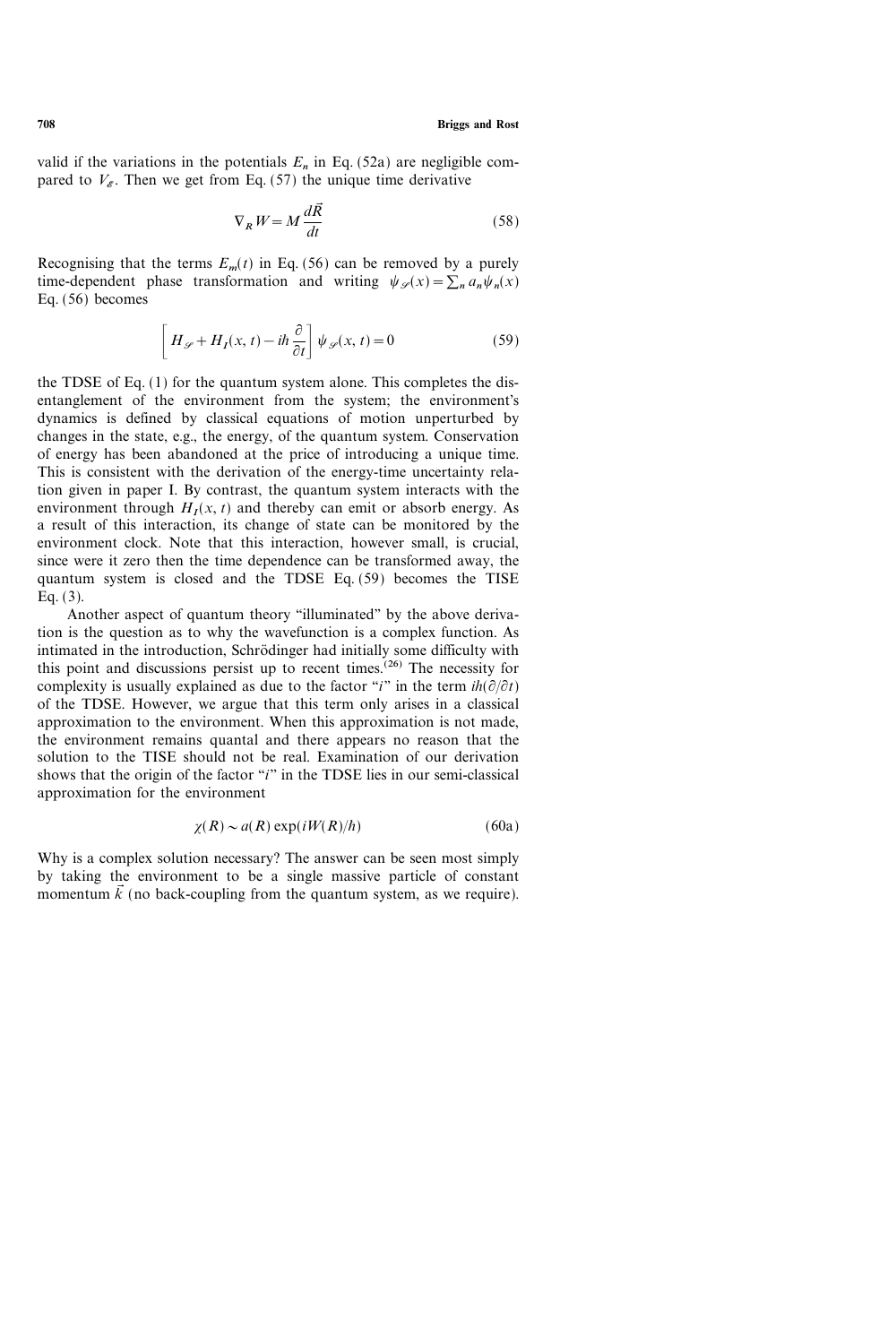Then the semi-classical approximation Eq. (60a) becomes exact and we have, for motion in the Z direction

$$
\chi(R) = \exp(\pm iKZ) \tag{60b}
$$

Hence one sees that this function, which is an eigenfuntion of the momentum operator, is the origin of the factor "i" (the simple form Eq. (60b) is exactly that used by  $Mott^{(3)}$  in his original derivation). That such a phasematching of the *real* solutions  $sin(KZ)$  and  $cos(KZ)$  is necessary is very nicely discussed by Merzbacher.<sup>(27)</sup> Thus we would argue that the origin of the complexity of wavefunctions arises not from the TDSE but from the construction of eigenfunctions of the  $\hat{p}$  operator in the TISE. It is the expression of our ability to distinguish between motion to the left or to the right  $(\pm k$  in Eq. (60b)) or expansion from contraction in the case of spherical waves. It is also significant in this connection that what is usually called "time reversal" invariance in quantum mechanics is in fact the property of the system under momentum reversal.

# 5. THE TDSE IN QUANTUM GRAVITY

There is an approach to quantum field theory in which *functional* Schrödinger equations appear, i.e., wave functionals which depend on field functions. Apart from this, the equations resemble Schrödinger equations of ordinary quantum mechanics. This approach has been much used in the field of quantum gravity.(28) There one attempts to quantise gravity in a way in which the classical limit produces the field equations of general relativity. One begins with the "Hamiltonian constraint" of general relativity

$$
H = 0 \tag{61}
$$

and writes an operator version as the Wheeler-deWitt equation of quantum gravity

$$
\hat{H}\psi = 0\tag{62}
$$

The analogy to the quantisation of the classical constraint Eq. (5) to give the TISE of quantum mechanics Eq. (8) is complete. The remarkable thing is that Eq.  $(62)$  does not contain time. How one recovers the time to enter the classical four-dimensional space-time is known as "the problem of time in quantum gravity" (a very readable account is given by Kiefer<sup>(29)</sup>). An even more remarkable thing is that the solution to this problem is to proceed exactly as is done in atomic and molecular physics<sup> $(28, 30)$ </sup> and as has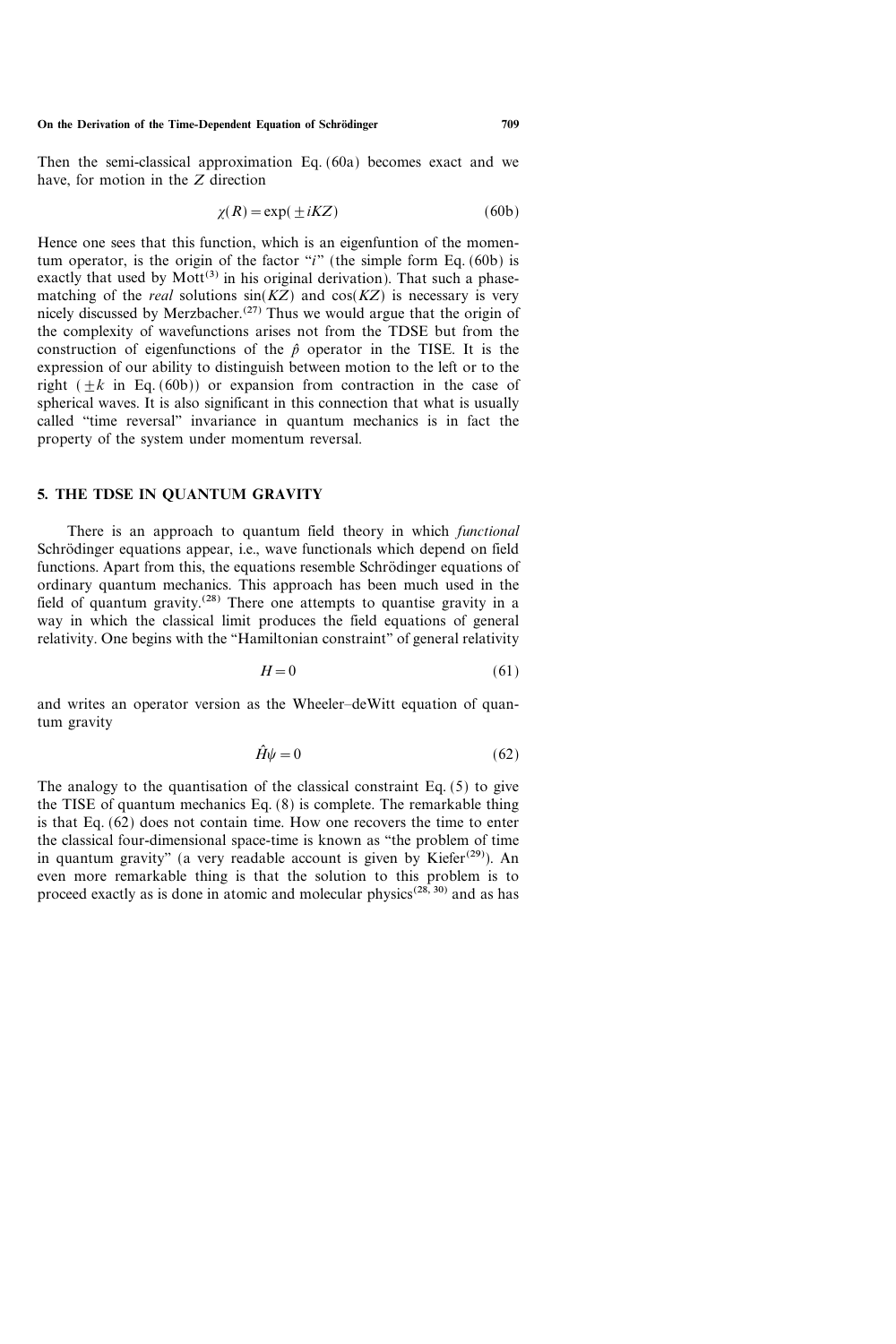been done in Sec. 4, to reduce the TISE for a composite system to the TDSE for a part of the system whereby the remaining part has been treated semi-classically. In atomic physics the quantum part is the electronic motion and the motion of the heavy nuclei provides the classical time. In the general case of Sec. 4 (see paper I) the quantum system has a classical time provided by the large environment. In the case of quantum gravity, matter fields in the universe are the quantum objects and the gravitational field is treated in a semi-classical limit. As in Sec. 4, back-coupling of matter fields on the gravitational three-metric is neglected and  $\psi$  is factorised

$$
\psi(\mathcal{G}, \phi) \approx \chi(\mathcal{G}) \psi(\phi, \mathcal{G}) \tag{63}
$$

where  $\mathscr G$  denotes gravitational and  $\phi$  matter fields. This corresponds exactly to the single-channel version of Eq. (40). One sees that the gravitational field plays the role of the environment and the matter field  $\phi$  that of the quantum system.

Time arises when, exactly as in equation Eq. (50), the functional  $\chi$  is approximated semi-classically

$$
\chi(\mathcal{G}) = a(\mathcal{G}) \exp\left(\frac{i}{\hbar} W(\mathcal{G})\right) \tag{64}
$$

where the functional  $W$  obeys the Hamilton–Jacobi equations for the gravitational field alone (which are equivalent to the Einstein equations of classical general relativity). The operator  $\hat{H}$  in Eq. (62) contains the gravitational field operator and the operator  $\hat{H}_m$  of the matter fields. Substitution of Eqs.  $(63)$  and  $(64)$  into the TISE Eq.  $(62)$  then leads to the TDSE for the matter fields alone i.e.,

$$
i\hbar \nabla W \cdot \nabla \psi \equiv i\hbar \frac{\partial \psi}{\partial t} \approx H_m \psi \tag{65}
$$

again in complete analogy to Eq. (55).

One sees that the time entering the functional TDSE for the quantum fields arises from a classical description of the "environment" and the time parameter is that arising in the classical field equations for this environment.

# 6. CONCLUSIONS

We have presented a derivation of the time-dependent equation of Schrödinger. This derivation, unlike those presented in quantum mechanics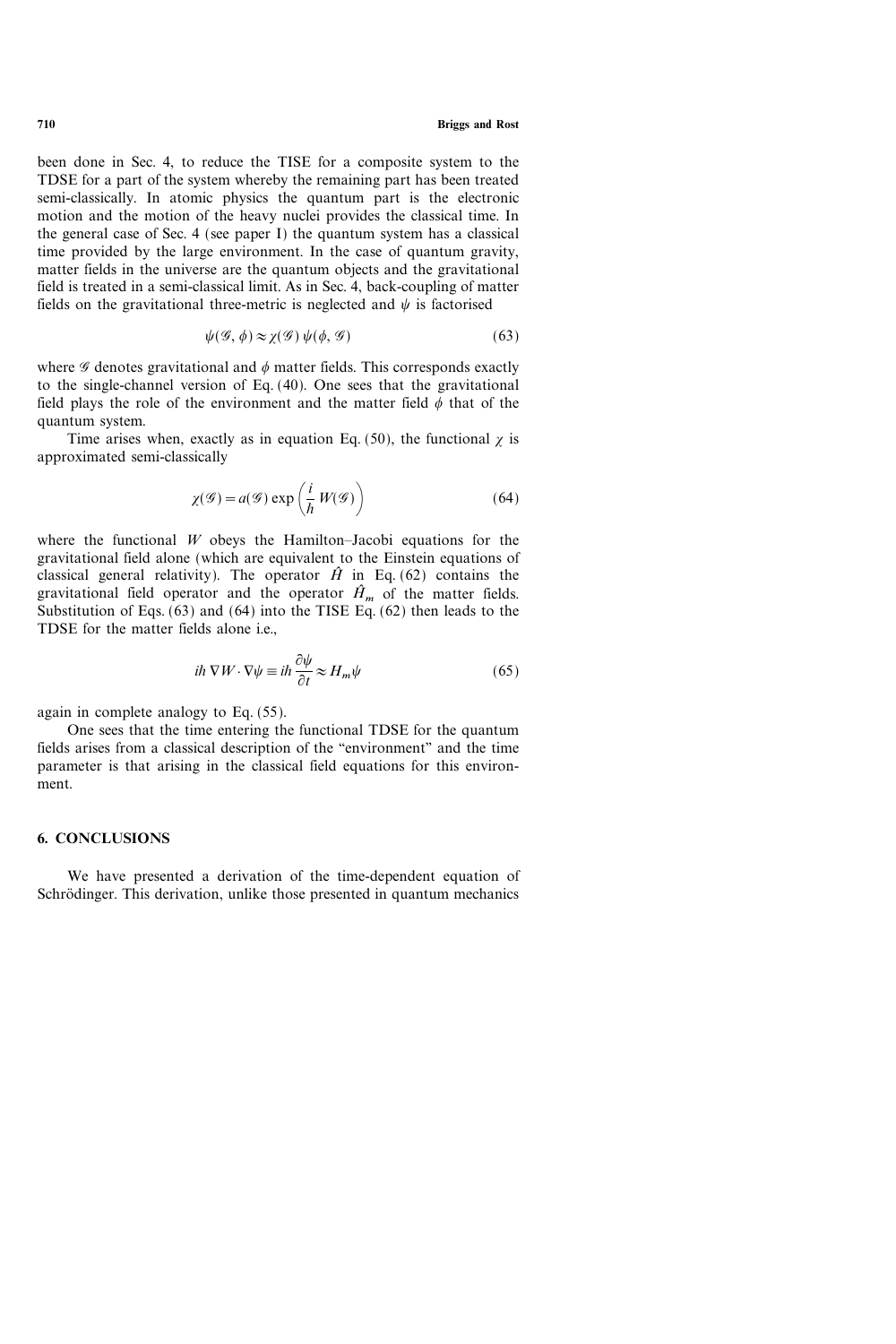text-books but in the spirit of Schrödinger's original approach to the problem, acknowledges that time enters quantum mechanics only when an external force on the quantum system is considered classically. Starting from a fully time-independent formulation of quantum mechanics (the TISE) we systematically derive the TDSE for a quantum system, with appropriate effective time-dependent Hamiltonian, in the approximation that the environment is treated semi-classically.

Our derivation relies on the assumption of a closed object comprising system plus environment. Only when the state of the environment is completely disentangled from that of the quantum system does a unique classical time parameter, a clock, for that system appear. Our supposition that this is how time always arises in quantum theory is supported by the observation that this is precisely how time enters the functional Schrödinger equation of quantum gravity. Here, the time-independent functional Schro dinger equation for quantised space and matter (the whole universe) reduces to an effective functional TDSE for matter fields only, in the limit that the gravity field (the background environment for the quantised matter fields) is treated semi-classically. Apart from the replacement of wavefunctions by wave-functionals, the methods of derivation in the two cases are identical.

#### ACKNOWLEDGMENTS

We are grateful to F. H. M. Faisal, C. Joachain, C. Kiefer, and A. R. P. Rau for helpful comments on this subject.

#### REFERENCES

- 1. R. P. Feynman and A. R. Hibbs, *Quantum Mechanics and Path Integrals* (McGraw–Hill, New York, 1965), p. 84.
- 2. J. S. Briggs and J. M. Rost, EPJD 10, 311 (2000).
- 3. N. F. Mott, Proc. Camb. Phil. Soc. 27, 553 (1931).
- 4. J. S. Briggs and J. H. Macek, Adv. At. Mol. Phys. 28, 1 (1991).
- 5. E. Schrödinger, Ann. Phys. (Leopzig) 79, 361 (1926).
- 6. E. Schrödinger, Ann. Phys. (Leipzig) 79, 489 (1926).
- 7. E. Schrödinger, Ann. Phys. (Leipzig) 81, 109 (1926).
- 8. M. Born, W. Heisenberg, and P. Jordan, Z. Phys. 35, 557 (1926).
- 9. C. Cohen-Tannondji, B. Diu, and F. Laloë, Quantum Mechanics (New York, Wiley, 1998).
- 10. G. Eder, Quantenmechanik (Bibliographisches Institut, Mannheim, 1980).
- 11. A. Messiah, Quantum Mechanics (North-Holland, Amsterdam, 1970).
- 12. P. Roman, Advanced Quantum Theory (Addison-Wesley, Reading, Massachusetts, 1965).
- 13. B. H. Bransden and C. J. Joachain, *Quantum Mechanics* (Harlow, Prentice Hall, 2000).